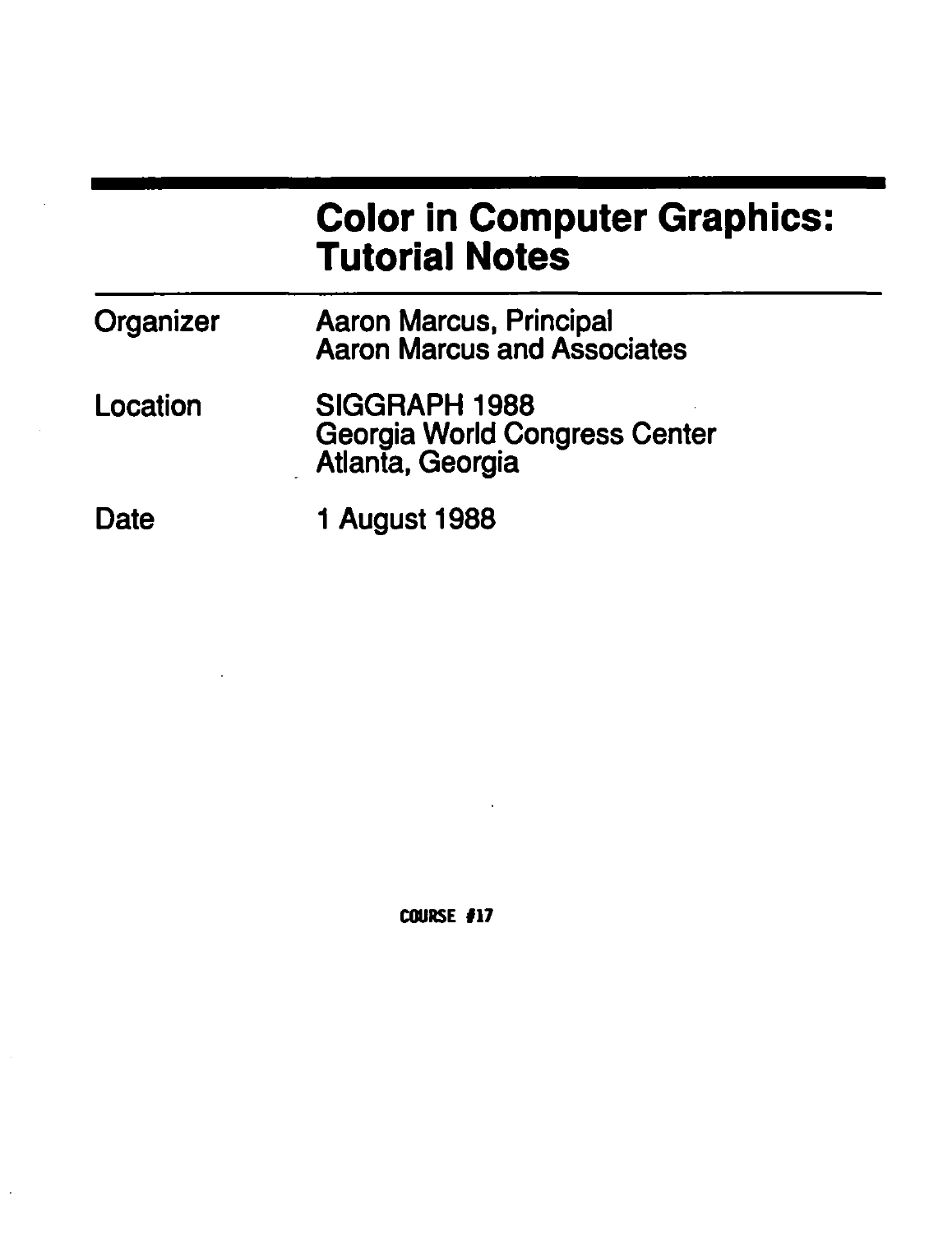| Siggraph88.col.tut.des           | <b>Tutorial Description:</b><br><b>Color in Computer Graphics</b>                                                                                                                                                                                                                                                                                                                                                                             |                                                                                                                                                                                                                                                                                 |  |
|----------------------------------|-----------------------------------------------------------------------------------------------------------------------------------------------------------------------------------------------------------------------------------------------------------------------------------------------------------------------------------------------------------------------------------------------------------------------------------------------|---------------------------------------------------------------------------------------------------------------------------------------------------------------------------------------------------------------------------------------------------------------------------------|--|
| <b>Version</b>                   | 15 May 1988                                                                                                                                                                                                                                                                                                                                                                                                                                   |                                                                                                                                                                                                                                                                                 |  |
| <b>Course Chair</b>              | Aaron Marcus                                                                                                                                                                                                                                                                                                                                                                                                                                  |                                                                                                                                                                                                                                                                                 |  |
| <b>Course Level</b>              | Intermediate                                                                                                                                                                                                                                                                                                                                                                                                                                  |                                                                                                                                                                                                                                                                                 |  |
|                                  | display and manipulation issues in current computer graphics systems.                                                                                                                                                                                                                                                                                                                                                                         | The speakers will presume some knowledge of color terminology and also color                                                                                                                                                                                                    |  |
| <b>Who Should Attend?</b>        | Programmers and managers should attend this course if they kneed to know how<br>human beings see color, what colors to select, how to select them, how to display<br>and communicate color effectively, and how people design with color.<br>Professionals developing user interfaces and presentation systems, including<br>training specialists, technical editors, graphic designers, and human factors<br>specialists would also benefit. |                                                                                                                                                                                                                                                                                 |  |
| Recommended<br><b>Background</b> | The course assumes attendees have some familiarity with color terminology and<br>with color appearance and interaction issues in current computer graphics<br>systems.                                                                                                                                                                                                                                                                        |                                                                                                                                                                                                                                                                                 |  |
| <b>Course Description</b>        | The tutorial will provide terminology, principles, guidelines, and heuristics for using<br>color in user interlaces and in crt, slide, and paper hardcopy presentation graphics.<br>The course content will cover physiological, perceptual, cognitive, and<br>communication issues. The agenda includes the following topics:                                                                                                                |                                                                                                                                                                                                                                                                                 |  |
| <b>Lecturers</b>                 | <b>Basic terminology and concepts</b><br>Physiological basis of color<br>Color perception schema<br>Color models and spaces<br>Color vision deficiency, illusions<br>User manipulation and selection<br>Screen/hardcopy conversion issues<br>Cognitive issues for usability<br>Mr. Aaron Marcus (Chair), Principal                                                                                                                            | Color assignment and coding<br>Relativity and redundancy<br>Preferences, performance, teaming<br>User interface design<br>Psychological, cultural issues<br>Aesthetics, harmonious palettes<br>Product identity, marketing issues<br>Case studies<br>Dr. Gerald Murch, Director |  |
|                                  | <b>Aaron Marcus and Associates</b><br>1196 Euclid Avenue<br>Berkeley, CA 94708-1640<br>415-527-6224                                                                                                                                                                                                                                                                                                                                           | <b>User Interface Laboratory</b><br><b>Tek Labs, MS 50-320</b><br>Tektronix, Inc.<br><b>POB 500</b><br>Beaverton, OR 97077<br>503-627-5273                                                                                                                                      |  |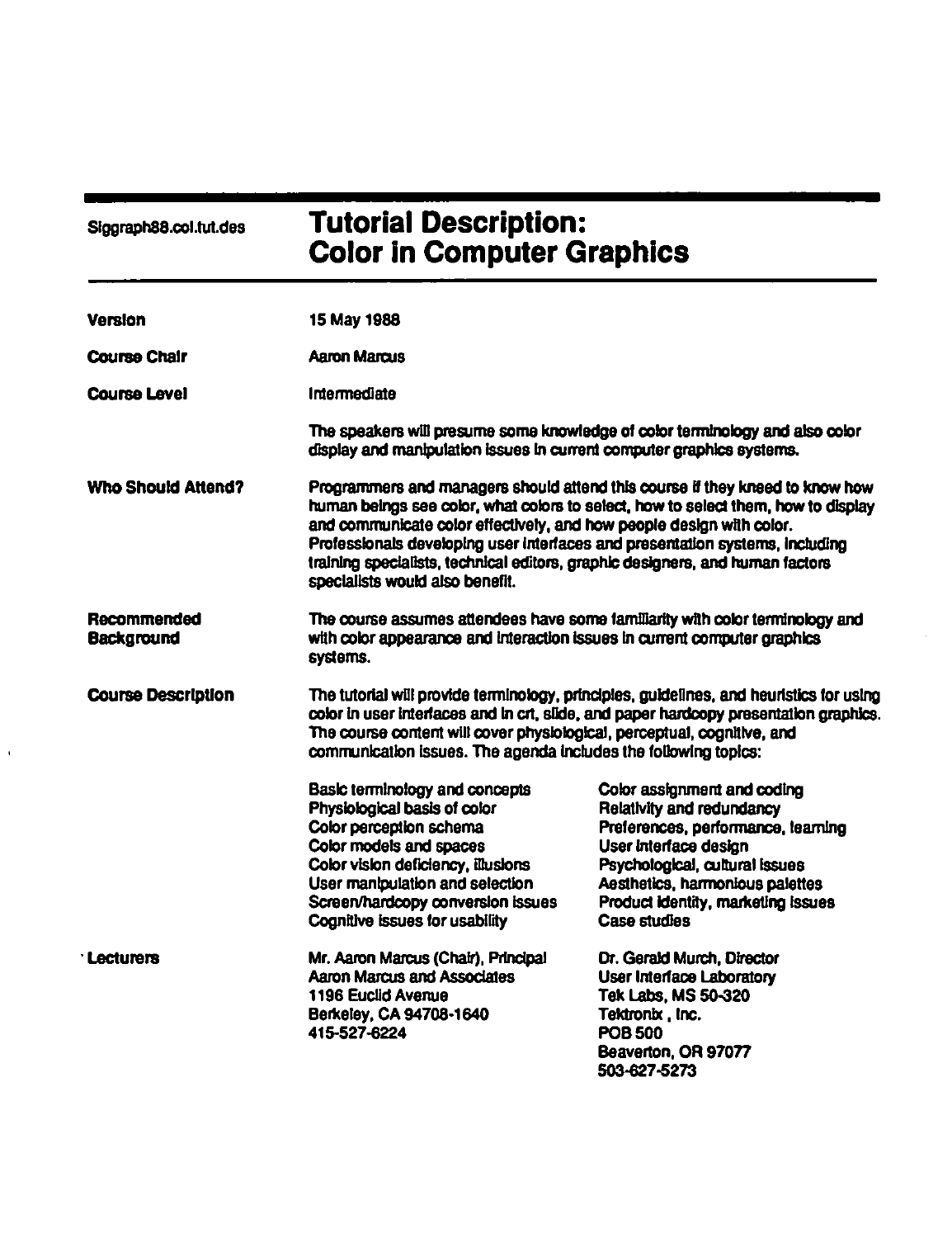Aaron Marcus and Associates Singraph 1988 Atlanta, Georgia

Chair Biography Relation to Previous Aaron Marcus is founder and principal of Aaron Marcus and Associates. He and his staff research, design, and critique the use of typography, symbolism, color, spatial layout, animation, sequencing, and interaction in computer graphics presentations, user Interfaces, electronic publishing formats, and documentation for major US and international firms. Mr. Marcus has written many articles on graphic design for computer graphics, Including color, for technical end professional journals. His essay "Color: A Tool for Communication" appears In The Computer Image published by Addison-Wesley and his "Ten Commandments of Color" has been reprinted in the Pantone Color Newsletter. He serves on a NASA advisory committee for color selection in the US Space Station. He has given screen design, information graphics, and electronic publishing tutorials at major computer graphics conferences end at companies In ths USA, Canada, Europe, Israel, and Japan. Mr. Marcus was educated In physics at Princeton end In graphic design at Yate end has taught computer graphics since 1970.

Tutorials

This tutorial will be similar to the version presented last year, but will include a special emphasis on matching color between crt end hardcopy media. As before, cognitive end communication Issues wiD be emphasized.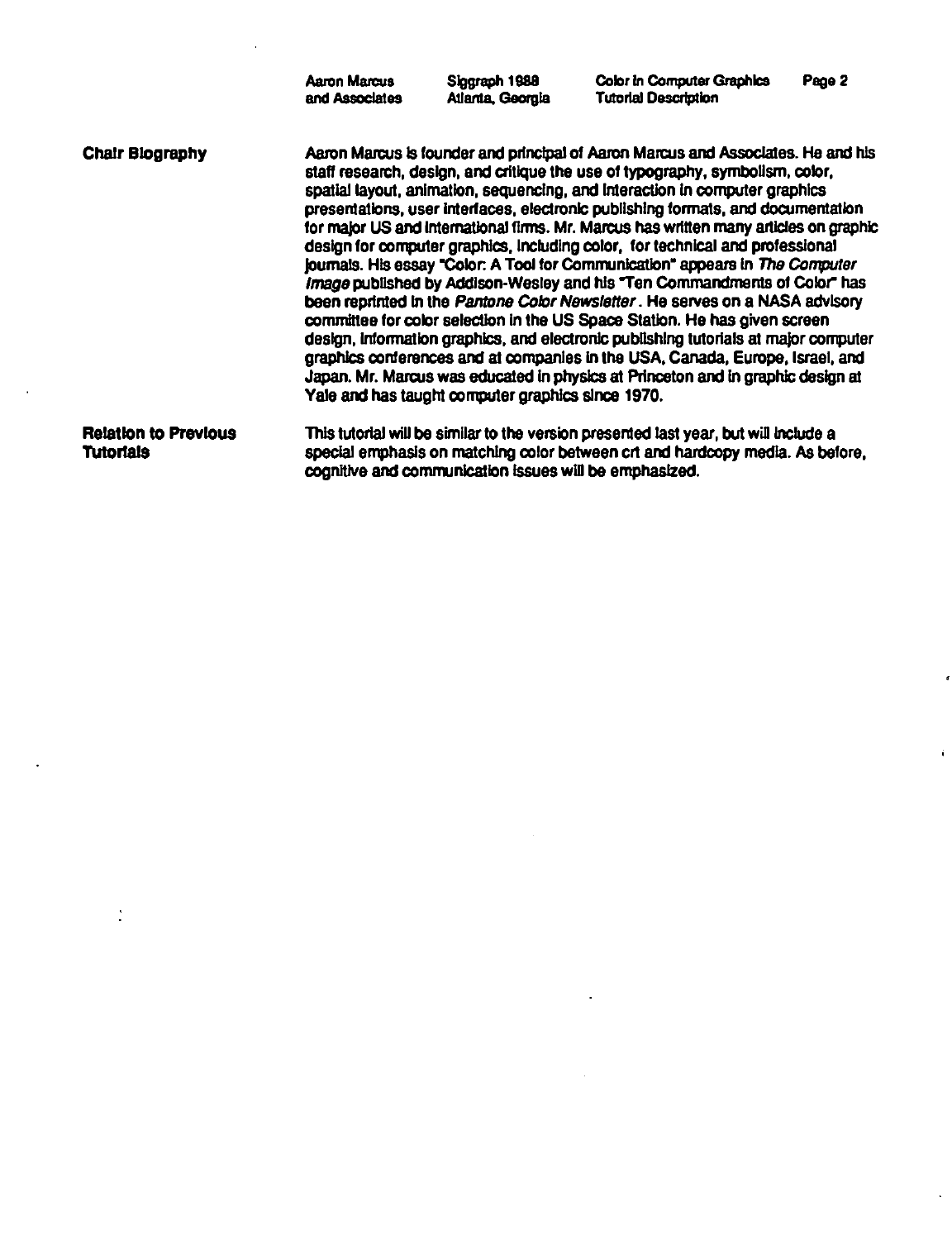|  |  |  | Siggraph88.Color.Tut.Out |
|--|--|--|--------------------------|
|--|--|--|--------------------------|

### **Tutorial Outline:** Color in Computer Graphics

Goals (Marcus)

**Communication** Information **Persuasion Aesthetics** Ease of learning, memory Ease of use, performance

Terminology (Murch)

Visible spectrum Dimensions of color Dimensons of human vision

Physiology (Murch)

The lens The retina and optic nerve Rods and cones The visual cortex Color deficiencies

Perception (Murch) Perception of chromatic color Perception of achromatic color Hue, saturation, lightness, brightness Colorimetry **·** Color description systems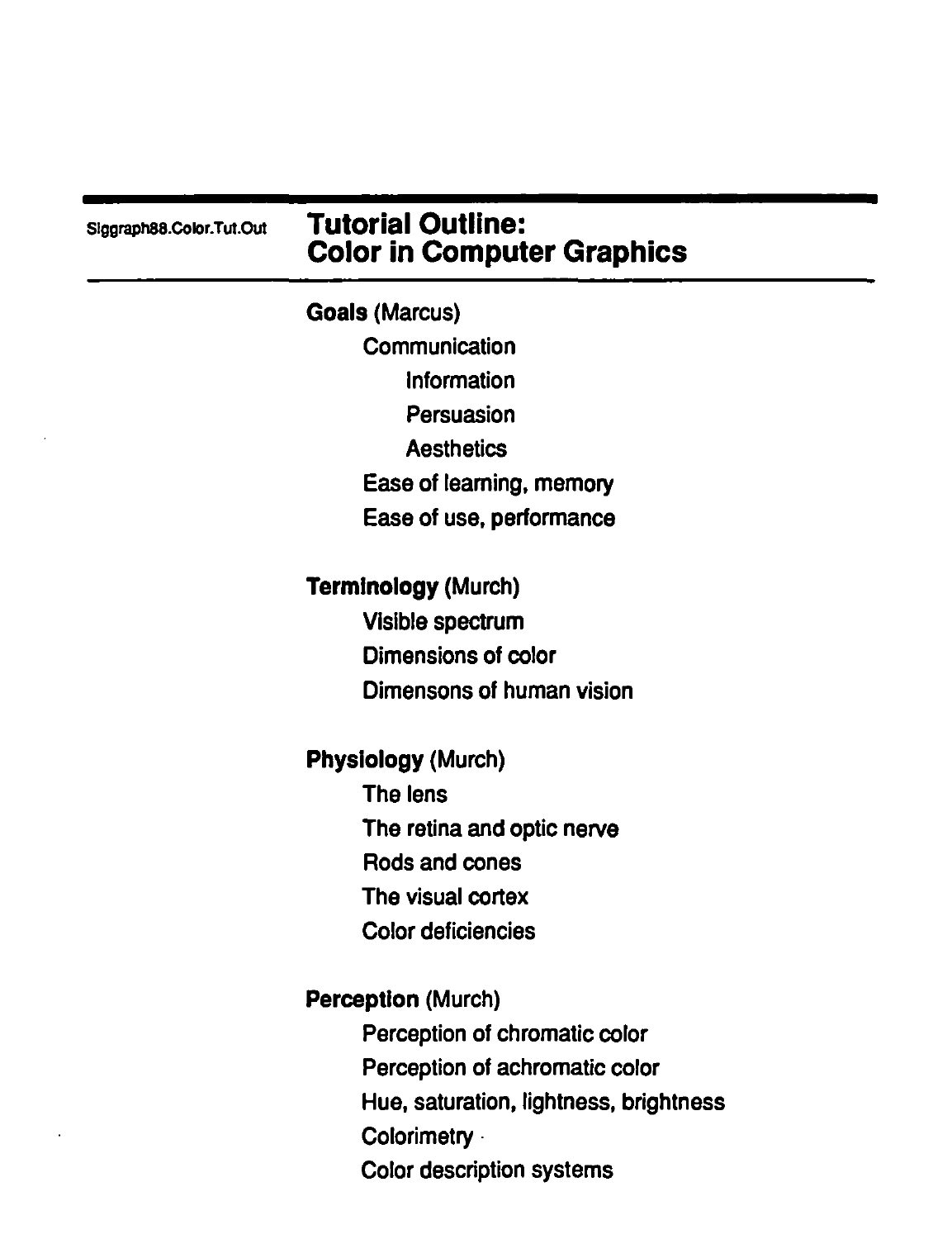Color models **Additive Subtractive Optical** Opponent color model Color ordering and naming Color spaces RGB CIE **HLS** Munsell Uniform color spaces Relative strengths and weaknesses Color vision deficiency Red-green confusion Yellow-blue confusion Color illusions Simultaneous contrast **Accommodation** User interface issues Depiction of color spaces on crt's Manipulation **Selection** Use of AI to provide expertise Screen/hardcopy conversion issues Differing color gamuts Gray scale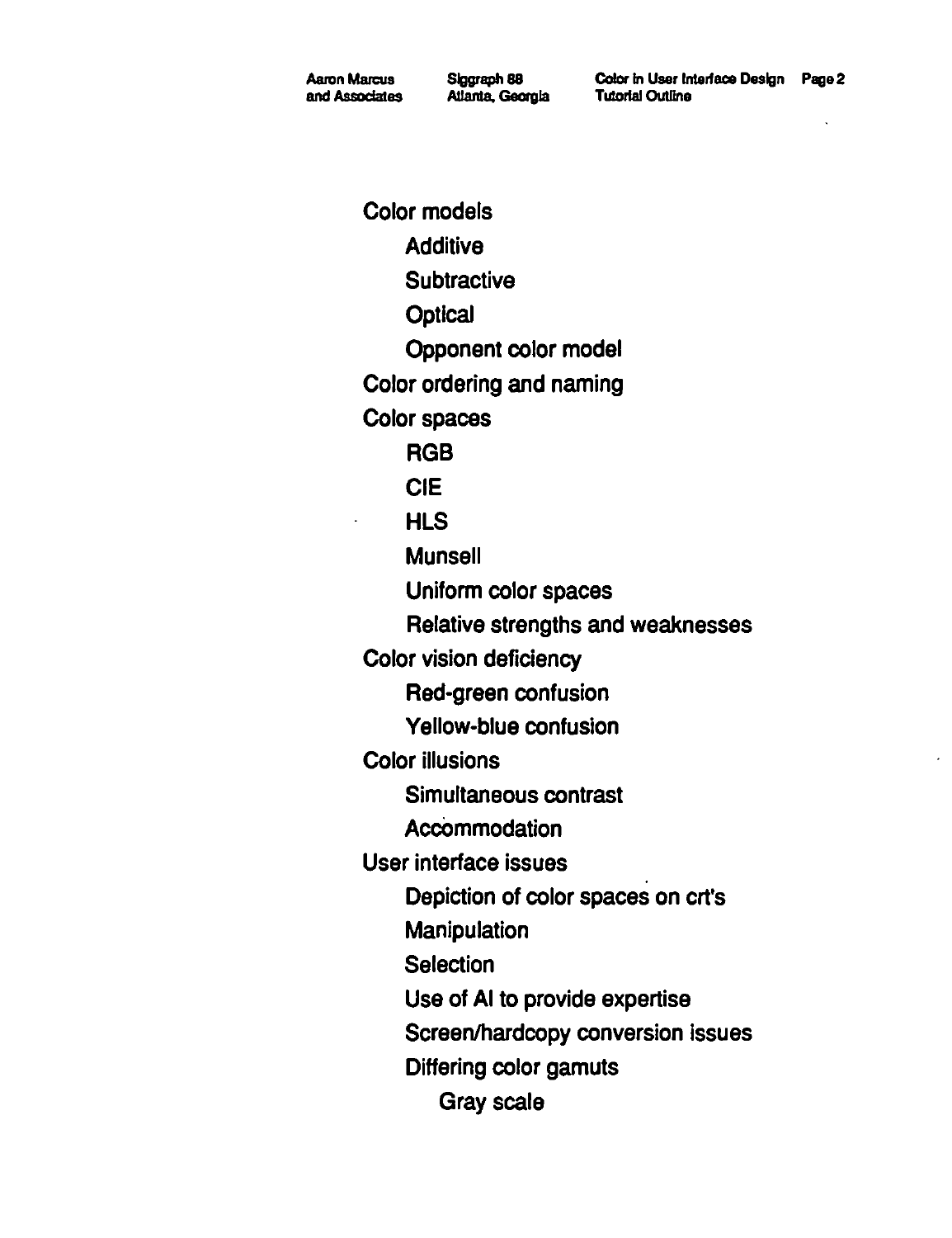Aalon Marcus and Associates

Different media **Screen Slides** Overhead Film Video Paper Principles of color reproduction Case Studies Solids depiction Presentation graphics

#### Cognitive Aspects Related to Usability (Murch and

Marcus)

- Assignment of meaning: color coding
- **Relativity**
- **Redundancy**
- **Preferences**
- Creating impressions
- Impacting performance
- Learning
- Case studies

#### Communication and Aesthetics (Marcus)

**Syntactics** Figure-field Color palettes, schemes, and harmonies Color composition, hierarchy, emphasis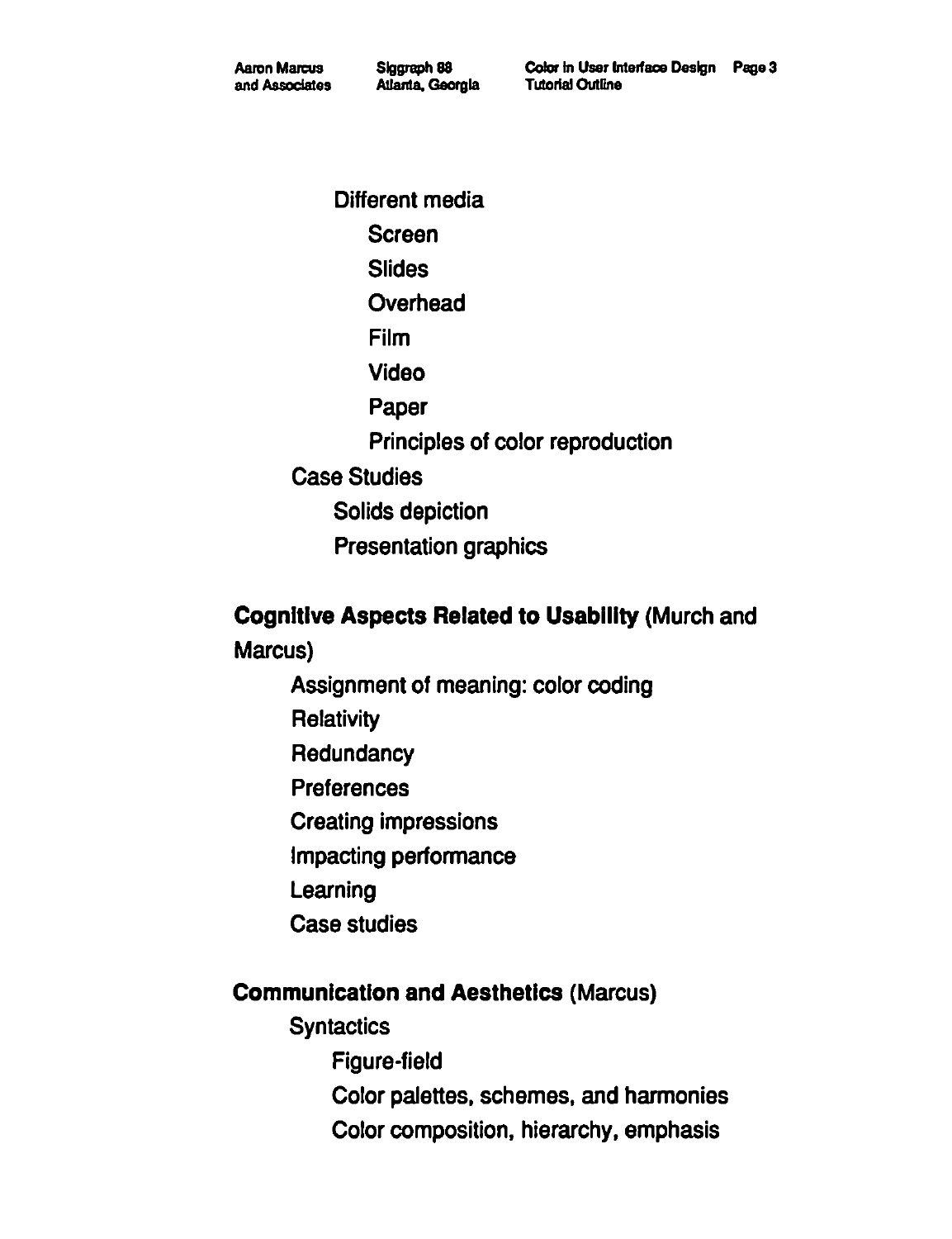Aaron Marcus and Associates Siggraph 88 Atlanta. Georgia

Color in User Interlace Design Page 4 Tutorial Outline

Color naming

Berlin and Kay's work Universal color terms (NBS) **Semantics** Denotation schema Short-term (7±2 items) vs. long-term memory **Scales**  $Blue > red$ Gray > color > white Common denotations Red: danger, stop, hot, fire Yellow: warning, caution Green: ok, proceed, vegetation Blue: cool, water Professional palettes CAD/CAM Process control **VLSI** Architecture and urban planning Quantitative vs. qualitative denotation Connotation issues **Expression** Historical relations .Fashions Cultural influences Advanced user interface design issues Levels Operating system vs. application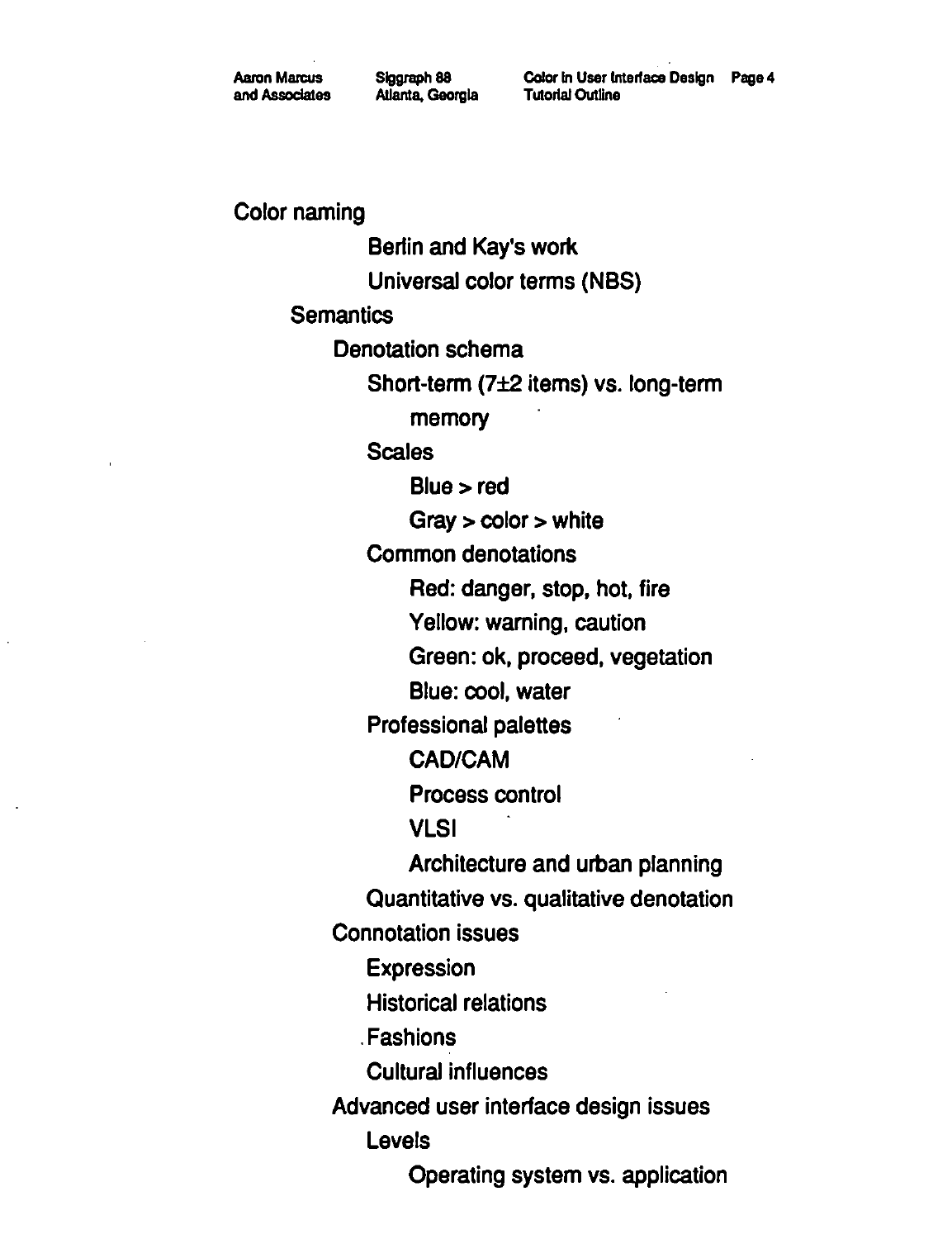Aaron Marcus and Assoclales

Siggraph 88 Atlanta, Georgia Color In User Interface Design Page 5 Tutorial Outline

 $\mathcal{L}_{\mathrm{max}}$  .

**Components Screen Windows** Icons **Cursors** Mail Help  $\cdot$ Desk accessories **History** Navigation

**Pragmatics** (Marcus)

Legibility of type and graphics

Buyers vs. users

Novices vs. experts

Hardcopy device conversion capabilities

Thermal

**Electrostatic** 

Dot matrix printers

Laser printers

Ink jet printers

Slides

Offset printing

Color matching systems (Pantone, Munsell)

Other media

**Cosmetics** 

Inks

**Textiles** 

**Paints**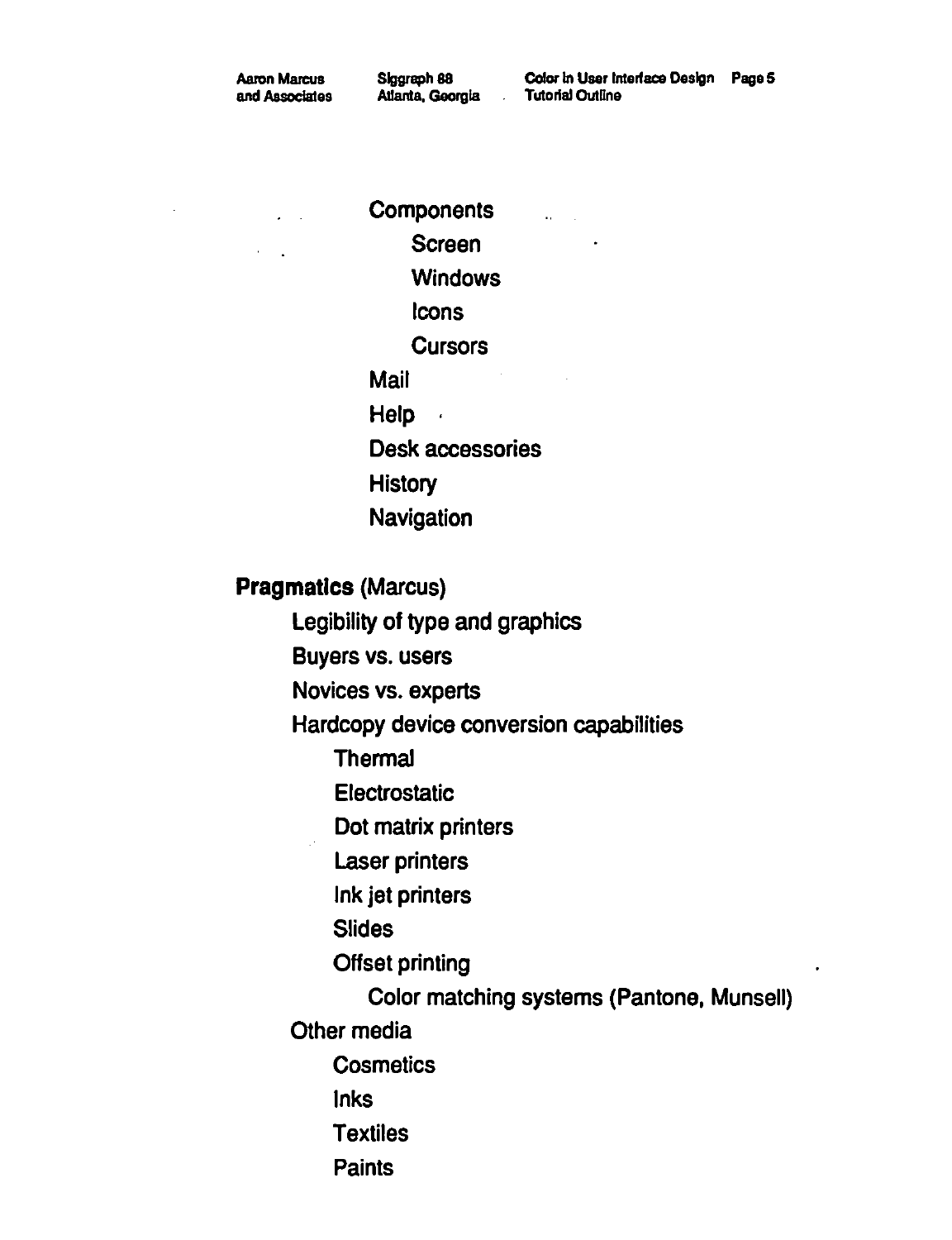Aaron Marcus and Associates Siggraph 88 Allanla, Georgia

Product and corporate identity: look and feel issues Persuasive communication: advertising, emotions Case studies

Graphic arts workstation

Business graphics

Desktop slidemaking

CAD/CAM systems

AI and expert systems

Complex data display

Closing remarks (Marcus)